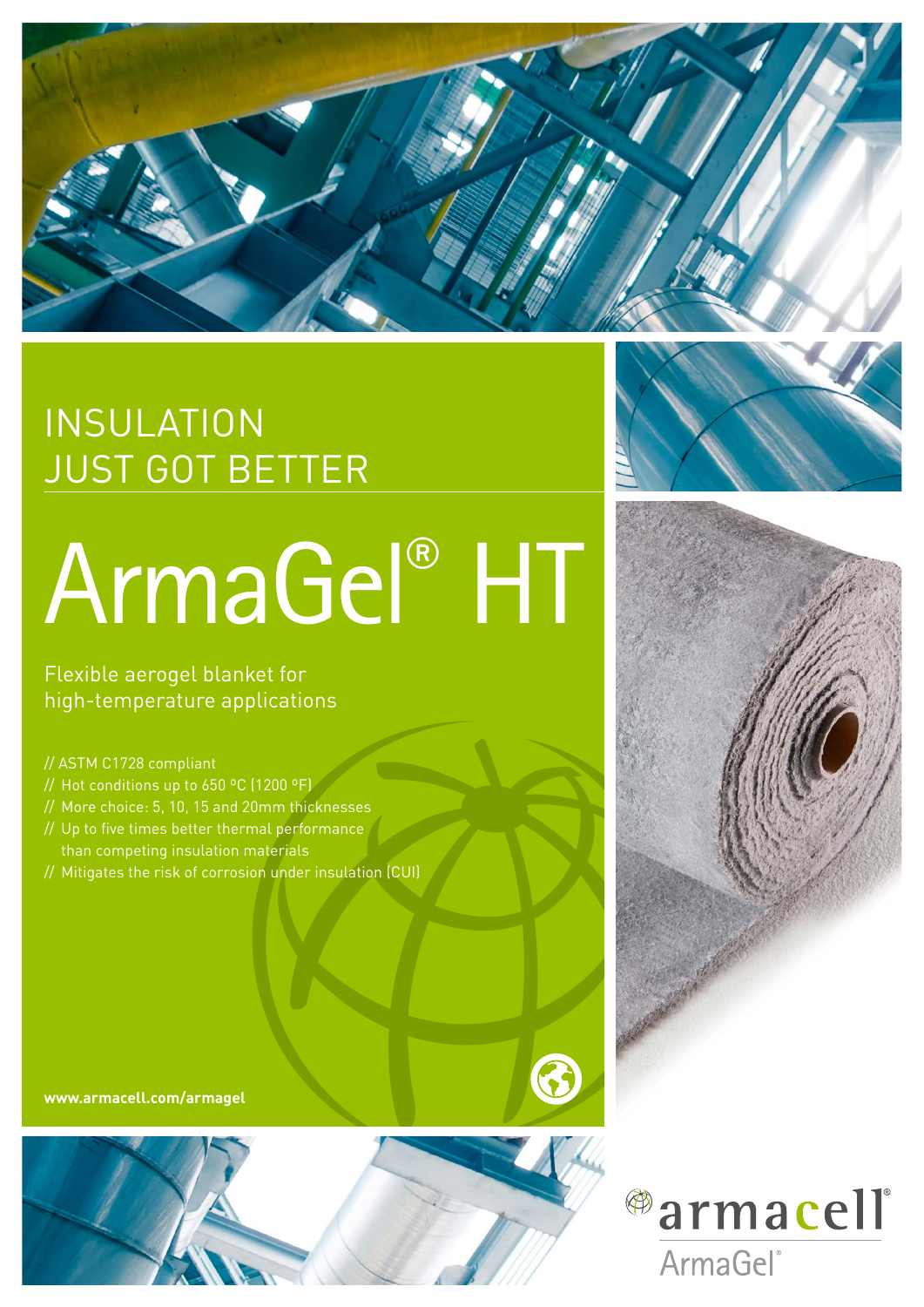### **TECHNICAL DATA – ARMAGEL HT**

| <b>Brief description</b>                                 | ArmaGel HT is a flexible aerogel insulation blanket suitable for elevated temperature applications with maximum operating temperatures up<br>to 650 °C (1200 °F). ArmaGel HT is compliant to ASTM C1728, Type III, Grade 1A. |                                                                                                                                                                                                                                                                                                                                                                                  |        |                             |        |        |        |        |                                                   |                                                |                                  |
|----------------------------------------------------------|------------------------------------------------------------------------------------------------------------------------------------------------------------------------------------------------------------------------------|----------------------------------------------------------------------------------------------------------------------------------------------------------------------------------------------------------------------------------------------------------------------------------------------------------------------------------------------------------------------------------|--------|-----------------------------|--------|--------|--------|--------|---------------------------------------------------|------------------------------------------------|----------------------------------|
| Material type                                            | Aerogel blanket                                                                                                                                                                                                              |                                                                                                                                                                                                                                                                                                                                                                                  |        |                             |        |        |        |        |                                                   |                                                |                                  |
| Colour                                                   | Grey                                                                                                                                                                                                                         |                                                                                                                                                                                                                                                                                                                                                                                  |        |                             |        |        |        |        |                                                   |                                                |                                  |
| Special features                                         |                                                                                                                                                                                                                              | ArmaGel HT is resistant to elevated operating temperatures up to 650 °C (1200 °F). The product is suitable for use in multi-layer<br>applications including ArmaSound® Industrial Systems.                                                                                                                                                                                       |        |                             |        |        |        |        |                                                   |                                                |                                  |
| Product range                                            |                                                                                                                                                                                                                              | Sheets in rolls, 5, 10, 15 and 20 mm (0.2, 0.4, 0.6, 0.8 in) thickness and width of 1.5 m (59 in). For further details, please refer to the product<br>range tables at the end of this document.                                                                                                                                                                                 |        |                             |        |        |        |        |                                                   |                                                |                                  |
| Applications                                             |                                                                                                                                                                                                                              | Thermal insulation/protection of pipes, vessels and ducts (including elbows, fittings, flanges etc.) in offshore, industrial (typically oil and<br>gas) and process equipment facilities. ArmaGel HT is also used as a component of ArmaSound Industrial Systems to provide acoustic<br>insulation on industrial pipework and vessels, ensuring reduction of sound transmission. |        |                             |        |        |        |        |                                                   |                                                |                                  |
| Installation                                             |                                                                                                                                                                                                                              | For industrial applications, it is recommended to consult the relevant Armacell application manual(s). Please consult our Technical Services<br>for further information and support.                                                                                                                                                                                             |        |                             |        |        |        |        |                                                   |                                                |                                  |
| <b>Property</b>                                          | <b>Value/Assessment</b>                                                                                                                                                                                                      |                                                                                                                                                                                                                                                                                                                                                                                  |        |                             |        |        |        |        | <b>Standard/Test method</b>                       |                                                |                                  |
| Service Temperature*1/2/3                                |                                                                                                                                                                                                                              |                                                                                                                                                                                                                                                                                                                                                                                  |        |                             |        |        |        |        |                                                   |                                                |                                  |
| Max. service temperature                                 |                                                                                                                                                                                                                              | +650 $°C$<br>+1200 $^{\circ}$ F                                                                                                                                                                                                                                                                                                                                                  |        |                             |        |        |        |        | Tested according to<br>ASTM C411 and ASTM<br>C447 |                                                |                                  |
| <b>Thermal conductivity</b>                              |                                                                                                                                                                                                                              |                                                                                                                                                                                                                                                                                                                                                                                  |        |                             |        |        |        |        |                                                   |                                                |                                  |
| Thermal                                                  | θm                                                                                                                                                                                                                           | $+24$                                                                                                                                                                                                                                                                                                                                                                            | $+38$  | $+93$                       | $+149$ | $+204$ | $+260$ | $+316$ | $+371$                                            | [°C]                                           | Tested according to              |
| conductivity <sup>*4</sup> (metric units)                | $\lambda$ d $\leq$                                                                                                                                                                                                           | 0.021                                                                                                                                                                                                                                                                                                                                                                            | 0.022  | 0.023                       | 0.025  | 0.029  | 0.032  | 0.036  | 0.043                                             | $[W/(m \cdot K)]$                              | ASTM C177                        |
| Thermal<br>conductivity <sup>*4</sup> (imperial units)   | $\theta$ m                                                                                                                                                                                                                   | $+75$                                                                                                                                                                                                                                                                                                                                                                            | $+100$ | $+200$                      | $+300$ | $+400$ | $+500$ | $+600$ | $+700$                                            | [°F]                                           |                                  |
|                                                          | $\lambda$ d $\leq$                                                                                                                                                                                                           | 0.14                                                                                                                                                                                                                                                                                                                                                                             | 0.15   | 0.16                        | 0.18   | 0.20   | 0.22   | 0.25   | 0.30                                              | [Btu-in/(h-ft <sup>2</sup> .°F)]               |                                  |
| Temperature resistance                                   |                                                                                                                                                                                                                              |                                                                                                                                                                                                                                                                                                                                                                                  |        |                             |        |        |        |        |                                                   |                                                |                                  |
| Hot surface performance* <sup>2</sup>                    | Pass                                                                                                                                                                                                                         |                                                                                                                                                                                                                                                                                                                                                                                  |        |                             |        |        |        |        |                                                   |                                                | Tested according to<br>ASTM C411 |
| Linear shrinkage under<br>soaking heat                   |                                                                                                                                                                                                                              | < 2% in width and length                                                                                                                                                                                                                                                                                                                                                         |        |                             |        |        |        |        | Tested according to<br>ASTM C356                  |                                                |                                  |
| Water absorption                                         |                                                                                                                                                                                                                              | Maximum 8% (before conditioning), maximum 16% (after conditioning for 24h at 316 °C/600 °F)                                                                                                                                                                                                                                                                                      |        |                             |        |        |        |        |                                                   | Tested according to<br><b>ASTM C1763</b>       |                                  |
| Fire performance & approvals                             |                                                                                                                                                                                                                              |                                                                                                                                                                                                                                                                                                                                                                                  |        |                             |        |        |        |        |                                                   |                                                |                                  |
| Surface burning<br>characteristics                       |                                                                                                                                                                                                                              | $\leq$ 5 flame spread index<br>$\leq$ 10 smoke development                                                                                                                                                                                                                                                                                                                       |        |                             |        |        |        |        | Tested according to<br>ASTM E84                   |                                                |                                  |
| Reaction to fire                                         | $B-s1,d0$                                                                                                                                                                                                                    |                                                                                                                                                                                                                                                                                                                                                                                  |        |                             |        |        |        |        |                                                   |                                                | According to EN 13501-1          |
| Density                                                  |                                                                                                                                                                                                                              |                                                                                                                                                                                                                                                                                                                                                                                  |        |                             |        |        |        |        |                                                   |                                                |                                  |
| Density                                                  |                                                                                                                                                                                                                              | 160 to 240 kg/m <sup>3</sup>                                                                                                                                                                                                                                                                                                                                                     |        | 10 to 15 lb/ft <sup>3</sup> |        |        |        |        |                                                   |                                                | Tested according to<br>ASTM C303 |
| <b>Mechanical properties</b>                             |                                                                                                                                                                                                                              |                                                                                                                                                                                                                                                                                                                                                                                  |        |                             |        |        |        |        |                                                   |                                                |                                  |
| Compressive strength <sup>*5</sup>                       |                                                                                                                                                                                                                              | ≥ 3 psi (20.7 kPa)<br>at 10% compression                                                                                                                                                                                                                                                                                                                                         |        |                             |        |        |        |        |                                                   | Tested according to<br>ASTM C165               |                                  |
| Classifying the flexibility of<br>mineral fibre blankets | Flexible                                                                                                                                                                                                                     |                                                                                                                                                                                                                                                                                                                                                                                  |        |                             |        |        |        |        | Tested according to<br><b>ASTM C1101</b>          |                                                |                                  |
| <b>Corrosion mitigation</b>                              |                                                                                                                                                                                                                              |                                                                                                                                                                                                                                                                                                                                                                                  |        |                             |        |        |        |        |                                                   |                                                |                                  |
| Stress corrosion cracking                                | Pass, no cracks                                                                                                                                                                                                              |                                                                                                                                                                                                                                                                                                                                                                                  |        |                             |        |        |        |        | Tested according to<br>ASTM C692, ASTM C795       |                                                |                                  |
| Corrosiveness of steel                                   |                                                                                                                                                                                                                              | Passed, Mass Loss Corrosion Rate (MLCR) not exceeding that of 5 ppm chloride solution on carbon steel<br>coupon                                                                                                                                                                                                                                                                  |        |                             |        |        |        |        |                                                   | Tested according to<br>ASTM C1617, procedure A |                                  |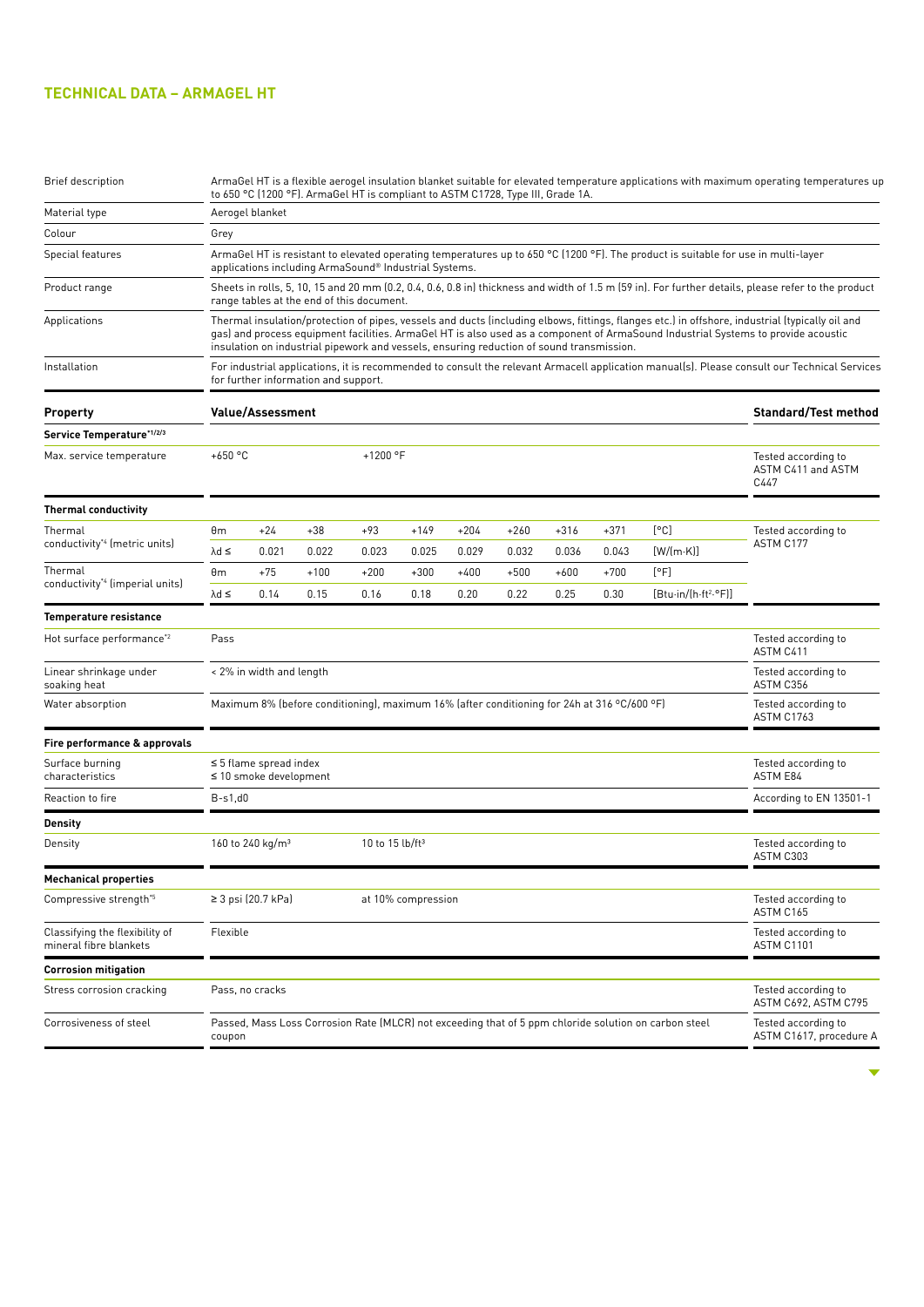#### **Other technical features**

| Dimensional tolerances | Tolerances according to ASTM C1728, for detailed values please refer to product range tables.                                                                                                                                                                                                                                                                                   |                                          |  |  |  |
|------------------------|---------------------------------------------------------------------------------------------------------------------------------------------------------------------------------------------------------------------------------------------------------------------------------------------------------------------------------------------------------------------------------|------------------------------------------|--|--|--|
| Weather resistance     | In all industrial applications the outer layer of the material must be protected with an adequate covering like<br>metal jacketing or preformed UV-cured GRP (Glass-Reinforced Plastic) cladding. Please contact Technical<br>Services for quidance on the temperature limitations and specific construction considerations which need to<br>be made for each jacketing system. |                                          |  |  |  |
| Health aspects         | Neutral                                                                                                                                                                                                                                                                                                                                                                         |                                          |  |  |  |
| Hydrophobic            | Yes                                                                                                                                                                                                                                                                                                                                                                             |                                          |  |  |  |
| Water vapour sorption  | $\leq 5\%$ by weight                                                                                                                                                                                                                                                                                                                                                            | Tested according to<br><b>ASTM C1104</b> |  |  |  |
| Fungal resistance      | No growth                                                                                                                                                                                                                                                                                                                                                                       | Tested according to<br><b>ASTM C1338</b> |  |  |  |
| Storage                | Material shall be stored indoors, in clean and dry conditions, away from direct sunlight.                                                                                                                                                                                                                                                                                       |                                          |  |  |  |
| Shelf (storage) life*6 | Max. 3 years                                                                                                                                                                                                                                                                                                                                                                    |                                          |  |  |  |
|                        |                                                                                                                                                                                                                                                                                                                                                                                 |                                          |  |  |  |

1. For temperatures above the published value, please contact Technical Services to request the corresponding technical information.<br>2. For operating temperatures above 400 °C (752 °F) a metallic foil barrier with 0.05 mm

#### **Sheets**

|                       |                                | <b>Metric sizes</b>         |       |        |                                                                                                                                             |                             | <b>Imperial sizes</b>                     |        |                            |
|-----------------------|--------------------------------|-----------------------------|-------|--------|---------------------------------------------------------------------------------------------------------------------------------------------|-----------------------------|-------------------------------------------|--------|----------------------------|
|                       |                                | <b>Nominal</b><br>thickness | Width | Length | Content<br>per roll                                                                                                                         | <b>Nominal</b><br>thickness | Width                                     | Length | <b>Content</b><br>per roll |
|                       |                                | [mm]                        | [m]   | [m]    | [sqm]                                                                                                                                       | $[$ in]                     | [in]                                      | [ft]   | [sq ft]                    |
| <b>Standard Rolls</b> | AGH-05-00/150S                 | 5                           | 1.5   | 16     | 24                                                                                                                                          | 0.2                         | 59                                        | 52.5   | 258.3                      |
|                       | AGH-10-00/150S                 | 10                          | 1.5   | 8      | 12                                                                                                                                          | 0.4                         | 59                                        | 26.2   | 129.2                      |
|                       | AGH-15-00/150S                 | 15                          | 1.5   | 6      | 9                                                                                                                                           | 0.6                         | 59                                        | 19.7   | 96.9                       |
|                       | AGH-20-00/150S                 | 20                          | 1.5   | 4      | 6                                                                                                                                           | 0.8                         | 59                                        | 13.1   | 64.6                       |
| Jumbo Rolls           | AGH-05-00/150P                 | 5                           | 1.5   | 65     | 97.5                                                                                                                                        | 0.2                         | 59                                        | 213.3  | 1049.5                     |
|                       | AGH-10-00/150P                 | 10                          | 1.5   | 40     | 60                                                                                                                                          | 0.4                         | 59                                        | 131.2  | 645.8                      |
|                       | AGH-15-00/150P                 | 15                          | 1.5   | 26     | 39                                                                                                                                          | 0.6                         | 59                                        | 85.3   | 419.8                      |
|                       | AGH-20-00/150P                 | 20                          | 1.5   | 20     | 30                                                                                                                                          | 0.8                         | 59                                        | 65.6   | 322.9                      |
| <b>Tolerances</b>     | <b>Thickness</b><br>tolerances |                             |       |        | 5 mm (0.2 in) nominal thickness<br>10 mm (0.4 in) nominal thickness<br>15 mm (0.6 in) nominal thickness<br>20 mm (0.8 in) nominal thickness |                             | $±1$ mm<br>$± 2.5$ mm<br>± 3 mm<br>± 4 mm |        |                            |
|                       | <b>Width tolerances</b>        |                             |       |        |                                                                                                                                             |                             | ± 3%                                      |        |                            |
|                       | <b>Lenath tolerances</b>       |                             |       |        |                                                                                                                                             |                             | ± 5%                                      |        |                            |